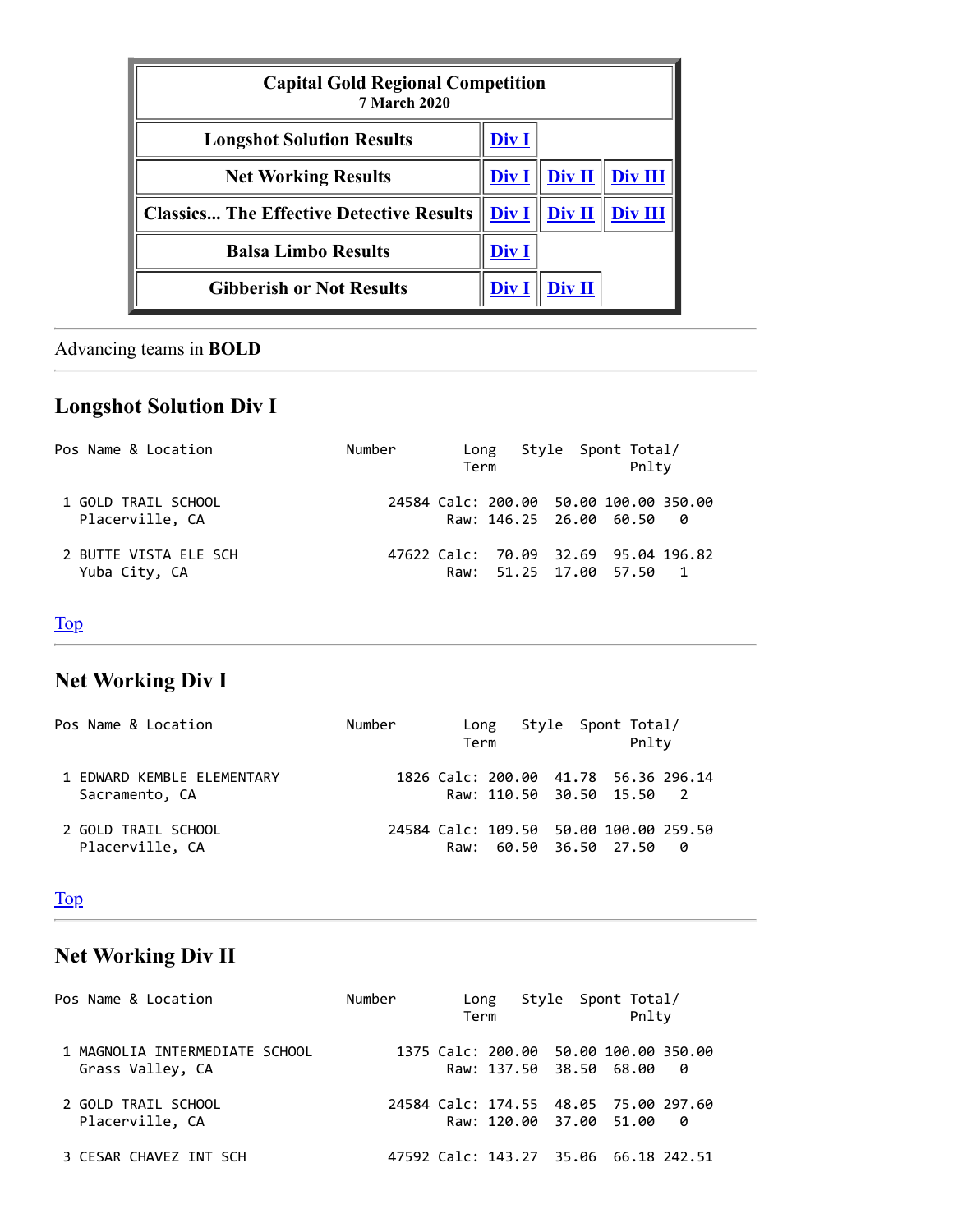#### <span id="page-1-0"></span>[Top](#page-0-3)

#### **Net Working Div III**

| Pos Name & Location                                     | Number                                 | Long<br>Term            | Style Spont Total/<br>Pnltv |  |
|---------------------------------------------------------|----------------------------------------|-------------------------|-----------------------------|--|
| 1 SOROPTIMIST CLUB OF CAMERON PK<br>Shingle Springs, CA | 47432 Calc: 200.00 50.00 100.00 350.00 | Raw: 152.50 38.00 83.00 |                             |  |

#### <span id="page-1-1"></span>[Top](#page-0-3)

### **Classics... The Effective Detective Div I**

| Pos Name & Location                           | Number      | Long<br>Term                              |                    | Style Spont Total/<br>Pnlty                          |
|-----------------------------------------------|-------------|-------------------------------------------|--------------------|------------------------------------------------------|
| 1 GOLD TRAIL SCHOOL<br>Placerville, CA        |             | Raw: 174.99                               | 41.75              | 24584 Calc: 200.00 50.00 100.00 350.00<br>91.00<br>ø |
| 2 SCHNELL SCHOOL<br>Placerville, CA           |             | Raw: 130.66                               | 31.25 84.33        | 21111 Calc: 149.33 37.43 92.67 279.43<br>0           |
| 3 OLIVE GROVE ELE SCH<br>Antelope, CA         |             | Raw: 125.33                               | 27.50              | 42586 Calc: 143.24 32.93 85.35 251.52<br>77.67<br>10 |
| 4 LINCREST ELE SCH<br>Yuba City, CA           |             | Raw: 114.66                               | 30.25              | 47623 Calc: 131.05 36.23 80.96 248.24<br>73.67<br>0  |
| 5 LEATAATA FLOYD ELEMENTARY<br>Sacramento, CA |             | 46499 Calc: 113.54 25.45<br>99.34<br>Raw: | 21.25              | 59.34 198.33<br>54.00<br>ø                           |
| 6 CESAR CHAVEZ INT SCH<br>Sacramento, CA      | 47592 Calc: | 90.27<br>78.98<br>Raw:                    | 21.50              | 25.75 80.58 196.60<br>73.33<br>ø                     |
| 7 EDWARD KEMBLE ELEMENTARY<br>Sacramento, CA  | 1826 Calc:  | 20.00<br>Raw:                             | 22.86 0.00<br>0.00 | 67.03<br>89.89<br>0<br>61.00                         |

#### <span id="page-1-2"></span>[Top](#page-0-3)

# **Classics... The Effective Detective Div II**

| Pos Name & Location                                | Number | Long<br>Term |  | Style Spont Total/<br>Pnlty                                       |     |
|----------------------------------------------------|--------|--------------|--|-------------------------------------------------------------------|-----|
| 1 MAGNOLIA INTERMEDIATE SCHOOL<br>Grass Valley, CA |        |              |  | 1375 Calc: 200.00 46.67 89.45 336.12<br>Raw: 167.99 42.00 59.33   | - 0 |
| 2 BUTTE VISTA ELE SCH<br>Yuba City, CA             |        |              |  | 47622 Calc: 175.00 40.56 99.50 315.06<br>Raw: 146.99 36.50 66.00  | 0   |
| 3 GOLD TRAIL SCHOOL<br>Placerville, CA             |        |              |  | 24584 Calc: 154.37 50.00 100.00 304.37<br>Raw: 129.66 45.00 66.33 | - 0 |
| 4 RIVERBEND ELE SCH                                |        |              |  | 47456 Calc: 118.26 32.78 78.40 229.44                             |     |